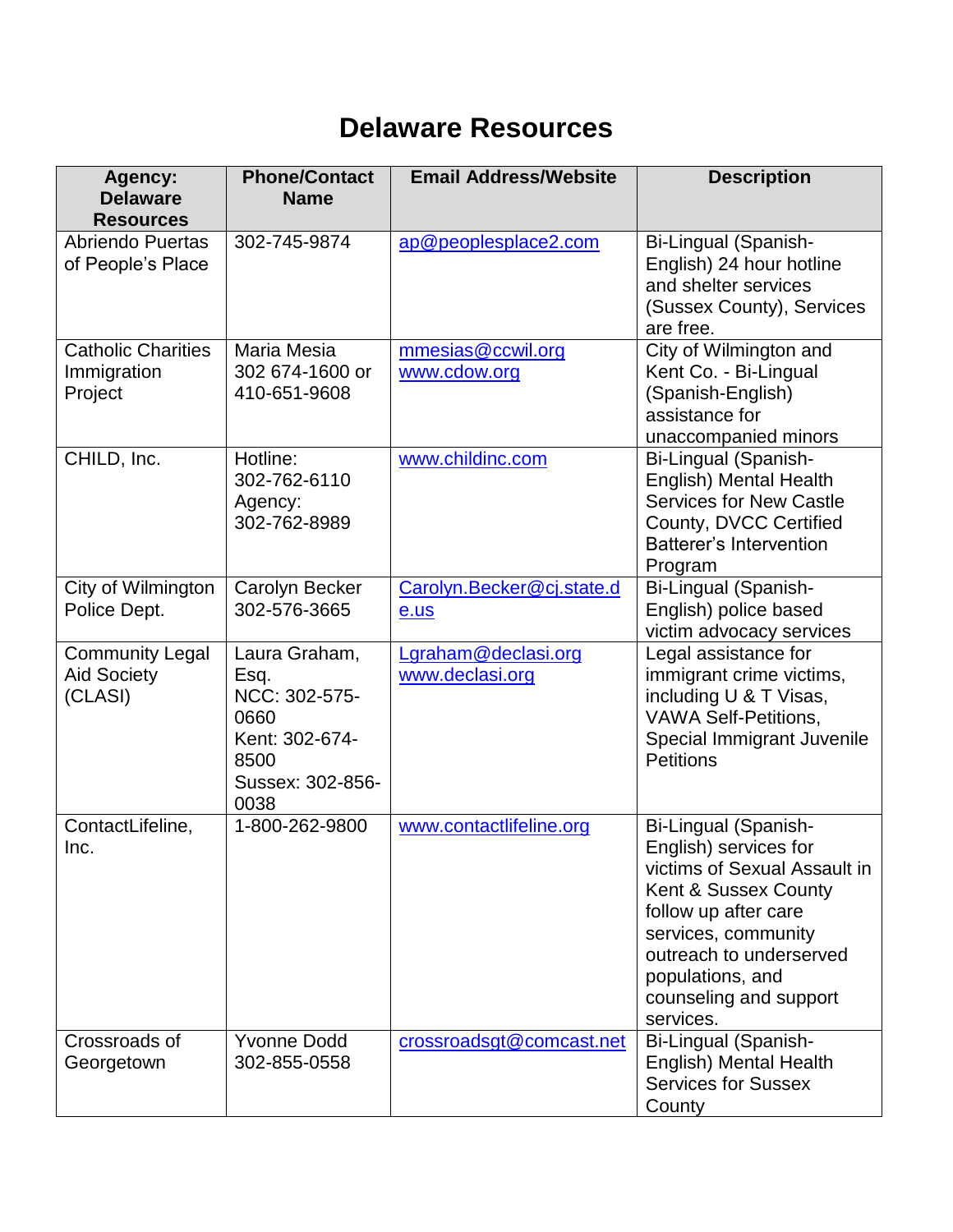| Delaware<br>Department of<br>Health and<br><b>Human Services</b><br><b>Division of Social</b><br><b>Services</b>                                                  | Janneen Boyce,<br><b>Social Services</b><br>Administrator<br>302-255-9608 | Janneen.boyce@state.de.<br>$us$<br>www.dhss.delaware.gov.dh<br>ss/dss | <b>State of Delaware Refugee</b><br>and Health Coordinator<br>responsible for overseeing<br>Refugee Cash Assistance<br>to immigrant victims who<br>have been certified as<br>trafficking victims |
|-------------------------------------------------------------------------------------------------------------------------------------------------------------------|---------------------------------------------------------------------------|-----------------------------------------------------------------------|--------------------------------------------------------------------------------------------------------------------------------------------------------------------------------------------------|
|                                                                                                                                                                   | Thomas Hall,<br><b>DSS Chief of</b><br>Policy<br>302-255-9605             | Thomas.Hall@state.de.us                                               | Oversees food stamp<br>policy for immigrant victims<br>who have been certified as<br>trafficking victims                                                                                         |
| Delaware<br>Department of<br>Services for<br><b>Children Youth</b><br>and Their<br>Families (DSCYF)<br>Division of Family<br><b>Services Report</b><br>Line (DFS) | 1-800-292-9582                                                            | http://kids.delaware.gov/                                             | 24 hour report line for<br>reporting suspected child<br>abuse, neglect or<br>dependency. Bi-Lingual<br>staff is available.                                                                       |
| Delaware Helpline                                                                                                                                                 | 211 or 1-800-<br>560-3372                                                 | http://www.delaware211.or<br>$\underline{q}$                          | Phone and online directory<br>of Delaware services.<br>Information and referrals to<br>services are available in<br>Spanish                                                                      |
| <b>Delaware State</b><br><b>Police Victim</b><br>Services &<br>Delaware Victim<br>Center                                                                          | Eunice Mercado<br>302-633-5000<br>ext. 5                                  | Eunice.Mercado@state.de.<br><b>us</b>                                 | Bi-Lingual (Spanish-<br>English) police based<br>victim advocacy services                                                                                                                        |
| Division of<br>Medicaid &<br>Medical<br>Assistance                                                                                                                | Stephen M Ross,<br><b>Director</b><br>302-255-9535                        | Stephen.Ross@state.de.us                                              | Oversees medical benefits<br>for immigrants who have<br>been certified as trafficking<br>victims                                                                                                 |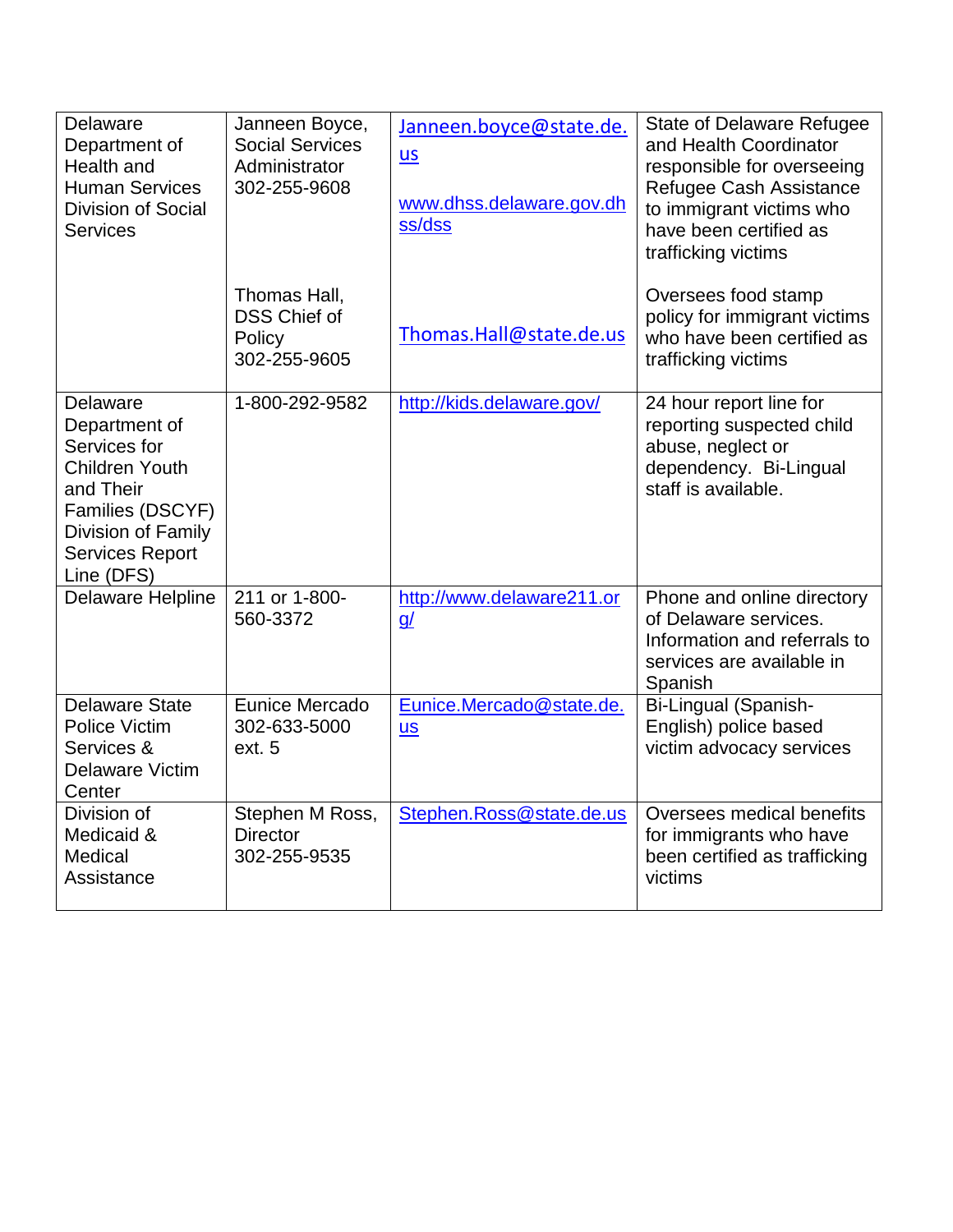| La Esperanza                                 | <b>Program Director</b><br>302-854-9262<br>Victim Program<br>302-752-3191 | http://laesperanza.org/   | Multi-service agency for<br>Hispanics in Delaware.<br>Offers emergency<br>assistance, legal<br>assistance, court<br>assistance, financial<br>management educational                                                                                                                                                                                                                                                          |
|----------------------------------------------|---------------------------------------------------------------------------|---------------------------|------------------------------------------------------------------------------------------------------------------------------------------------------------------------------------------------------------------------------------------------------------------------------------------------------------------------------------------------------------------------------------------------------------------------------|
|                                              |                                                                           |                           | sessions, English as a<br>Second Language (ESL)<br>classes and more                                                                                                                                                                                                                                                                                                                                                          |
|                                              |                                                                           |                           | Services are in a separate,<br>confidential building with<br>full bilingual staff<br>(English/Spanish).<br>Advocates offer<br>accompaniment,<br>interpretation/translation,<br>advocacy, assistance with<br>PFAs, VCAP and other<br>applications; an<br>Immigration Attorney who<br>takes U and T Visa cases,<br><b>VAWA Self-Petitions and</b><br>some asylum cases; a<br>therapist who offers mental<br>health counseling. |
| La Red Health<br>Center                      | 302-855-1233                                                              | www.laredhealthcenter.org | Bi-Lingual (Spanish-<br>English) comprehensive<br>health care in Sussex<br>County provided<br>regardless of ability to<br>pay/sliding scale.                                                                                                                                                                                                                                                                                 |
| Latin American<br>Community<br>Center (LACC) | 302-655-7338                                                              | www.thelatincenter.org    | Bi-Lingual (Spanish-<br>English) advocacy and<br>continuum of care through<br>programs and services,<br>including: mental health<br>(sliding scale and accepts<br>Medicaid), domestic<br>violence counseling/case<br>management, assistance<br>for male Latino victims of<br>crime and legal assistance<br>and community policing<br>outreach for immigrant                                                                  |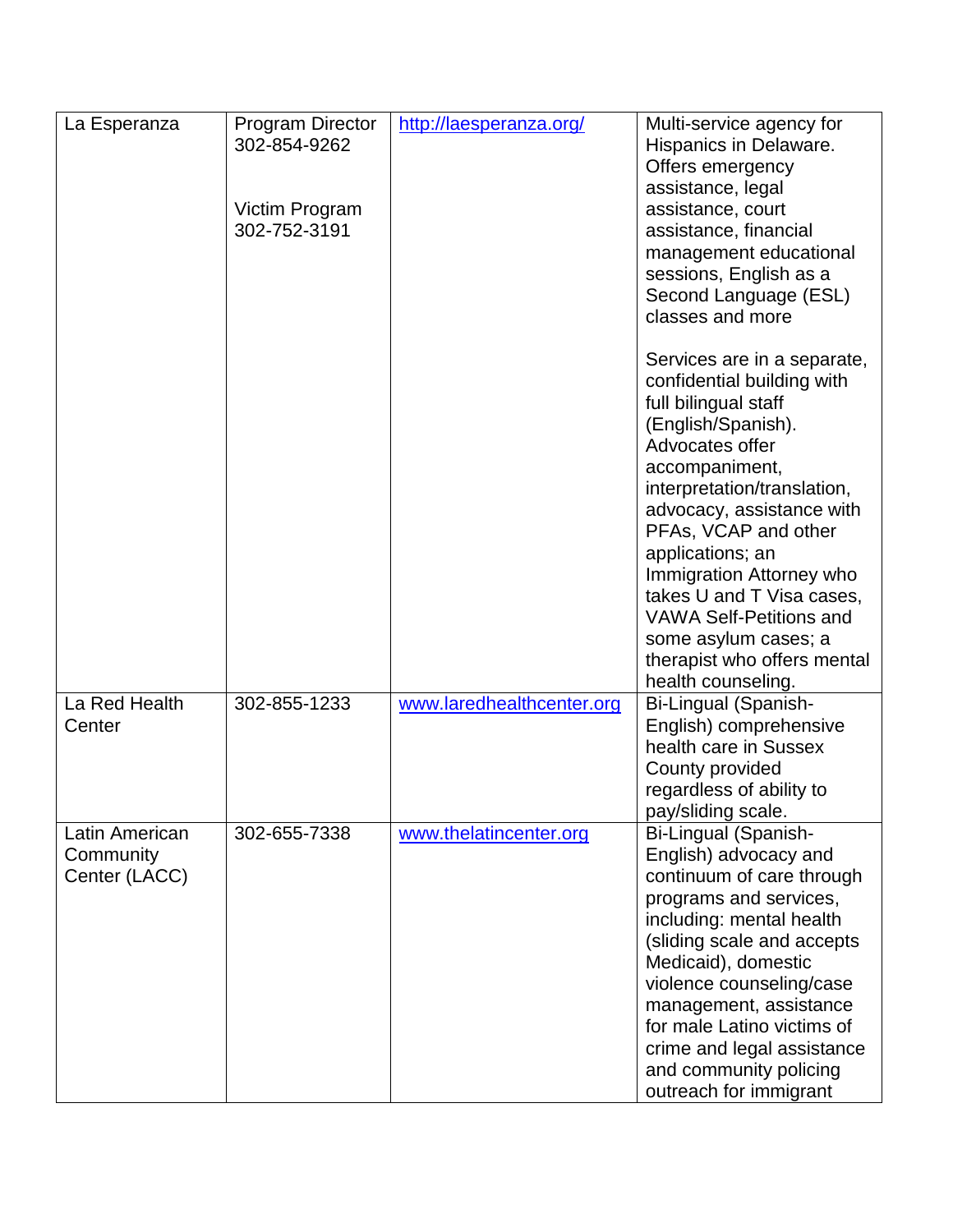|                                                                       |                                                                                                         |                                            | victims in New Castle<br>County                                                                                                                                                                                                                                                                                                                                                |
|-----------------------------------------------------------------------|---------------------------------------------------------------------------------------------------------|--------------------------------------------|--------------------------------------------------------------------------------------------------------------------------------------------------------------------------------------------------------------------------------------------------------------------------------------------------------------------------------------------------------------------------------|
|                                                                       |                                                                                                         |                                            |                                                                                                                                                                                                                                                                                                                                                                                |
| <b>New Castle</b><br><b>County Police</b><br>Dept.                    | <b>Carmen Mendez</b><br>302-395-8117                                                                    | cmmendez@nccde.org                         | Bi-Lingual (Spanish-<br>English) police based<br>victim advocacy services                                                                                                                                                                                                                                                                                                      |
| <b>State of Delaware</b><br>Department of<br><b>Justice</b>           | Mirta Collazo -<br><b>Sussex Only</b><br>302-856-5353                                                   | mirta.collazo@state.de.us                  | Bi-Lingual (Spanish-<br>English) advocacy services<br>provided to victims of<br>domestic violence and<br>other violent crimes, court<br>accompaniment, referral<br>services, assistance with<br>restitution issues,<br>assistance with Victims'<br><b>Compensation Assistance</b><br>Program and notary<br>services for victim<br>assistance related<br>documents. Sussex Only |
| St. Francis<br>Hospital<br>Center of Hope<br>(Centro de<br>Esperanza) | 302-369-9370                                                                                            | www.stfrancishealthcare.or<br>$\mathbf{g}$ | Bi-Lingual (Spanish-<br>English) comprehensive<br>family practice & prenatal<br>health care services in<br>New Castle County.<br>Patients can receive a<br>discount for services and<br>financial assistance is<br>available for those that<br>qualify.                                                                                                                        |
| Survivors of<br>Abuse in<br>Recovery, Inc.<br>(S.O.A.R.)              | NCC: 302-655-<br>9049<br>Newark: 302-<br>655-3953<br>Kent: 302-655-<br>3953<br>Sussex: 302-645-<br>4903 | www.soarinc.com                            | Bi-Lingual (Spanish-<br>English) counseling<br>services for victims of<br>sexual assault (Kent and<br>Sussex Counties).<br>Services provided<br>regardless of ability to<br>pay/sliding scale.                                                                                                                                                                                 |
| <b>Turning Point at</b><br>People's Place                             | Juan Rodriguez<br>302-424-2400                                                                          | www.peoplesplace2.com                      | Bi-Lingual (Spanish-<br>English) Certified<br><b>Batterers</b> " Intervention<br>Program for men only.                                                                                                                                                                                                                                                                         |